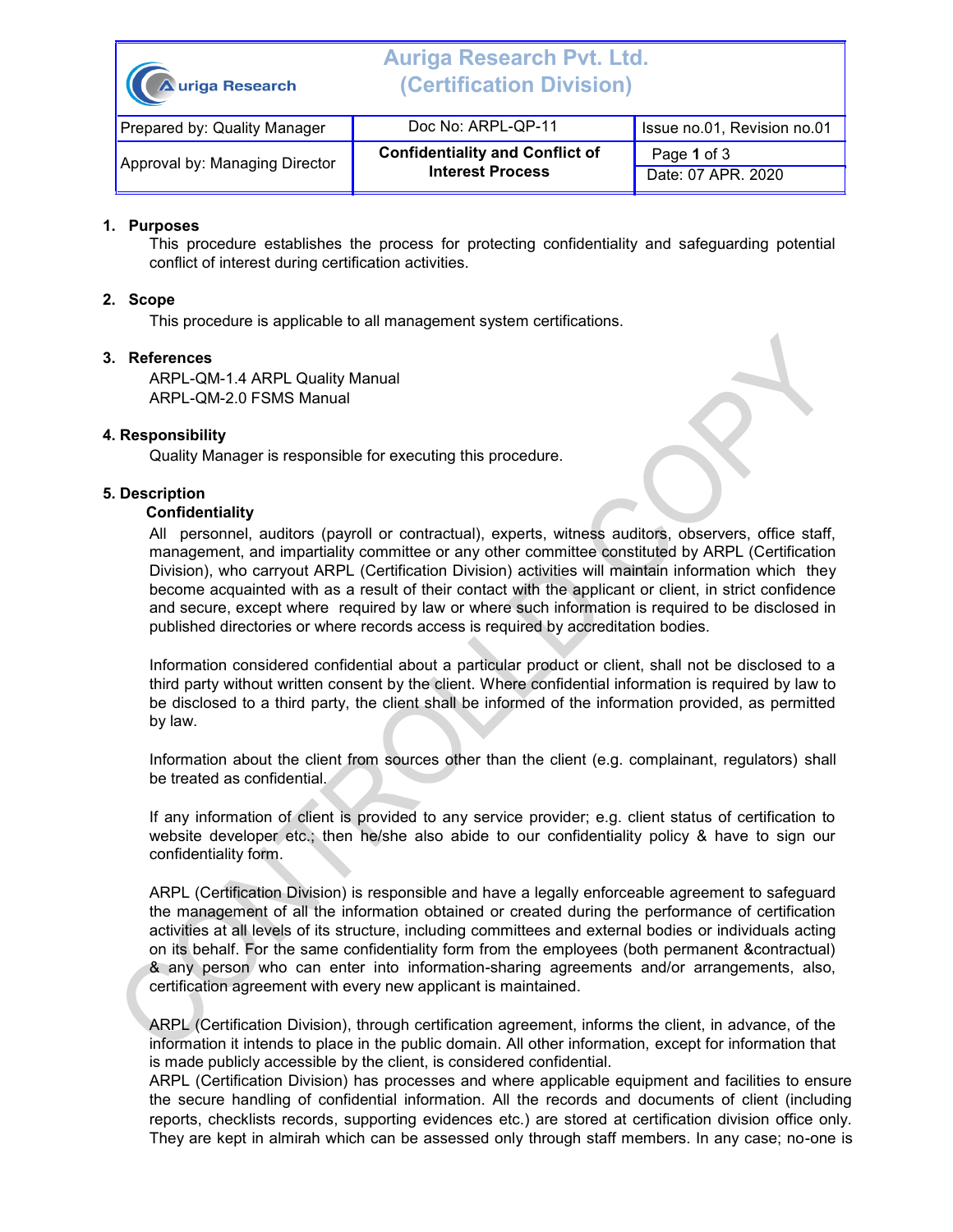| A uriga Research               | <b>Auriga Research Pvt. Ltd.</b><br><i><b>(Certification Division)</b></i> |                                   |  |
|--------------------------------|----------------------------------------------------------------------------|-----------------------------------|--|
| Prepared by: Quality Manager   | Doc No: ARPL-QP-11                                                         | Issue no.01, Revision no.01       |  |
| Approval by: Managing Director | <b>Confidentiality and Conflict of</b><br><b>Interest Process</b>          | Page 2 of 3<br>Date: 07 APR. 2020 |  |

allowed to take the clients files or any other records of ARPL (Certification Division) or its client out of the office premises, without prior permission of the Managing Director/VP Corporate. These records are stored either in the hard copy or in soft copy. Their confidentiality is retained as no one can assess them without the permission of Managing Director/VP Corporate& before signing confidentiality form. Computers & laptops provided to staff are all password protected.

ARPL (Certification Division) will keep the records on applicants and clients secure to ensure that the information is kept confidential. Records will be transported, transmitted or transferred in a way that ensures that confidentiality if maintained.

All employees of ARPL (Certification Division) are abide by the confidentiality agreement, thus if anyone found to misuse any information or disobeying/on breach of confidentiality agreement legal action will be taken against that person.

### **Conflict of Interest**

Conflict of interest do not exist or are resolved so as not to adversely influence subsequent activities of the certification body. Source of potential bias that may compromise, or reasonably be expected to compromise the unbiased conclusions. This could be due to previous employment, close relatives in decision making, consultation and ownership etc. ARPL (Certification Division) has a process to identify, analyses, evaluate, treat, monitor, and to document the risks related to conflict of interests arising from provision of certification including any conflicts arising from its relationships on an ongoing basis.

All employees and auditors shall be free from any interest that might cause actions in other than an impartial or non-discriminatory manner.

Any person, including those acting in a managerial activity, with conflicts of interest must be excluded from work, discussions, and decisions in all stages of the certification process and the monitoring of the operational activities of FSMS certification scheme and IndiaGHP & IndiaHACCP certification scheme, for all entities in which such person has held a commercial interest, including an immediate family interest, or has provided consulting services for management system certification (FSMS) and IndiaGHP & IndiaHACCP certification scheme and/or hazard analysis consultancy towards the client in question within two years following the end of the consultancy from the date of receiving application.

Also, any person involved in auditing & reviewing activities must follow the Personal attributes of an auditor, reviewer or technical experts as described in Job description competence & responsibility. Auditors and experts (including payroll or contractual) have obligation to declare any conflict of interest situation related to the site, for which they are allocated as auditors or experts, to ARPL (Certification Division) office immediately. Audit plan has to be sent to the auditee site in advance with the details of the audit team members and site has the right and responsibility to communicate to the ARPL (Certification Division) office if they have any conflict of interest situation with any of the audit team members.

ARPL (Certification Division) will refer a certified operation to a different accredited certifying agent for recertification and reimburse the operation for the cost of the recertification when it is determined that ARPL (Certification Division) or a responsibly connected person had a conflict of interest involving the applicant at the time of application.